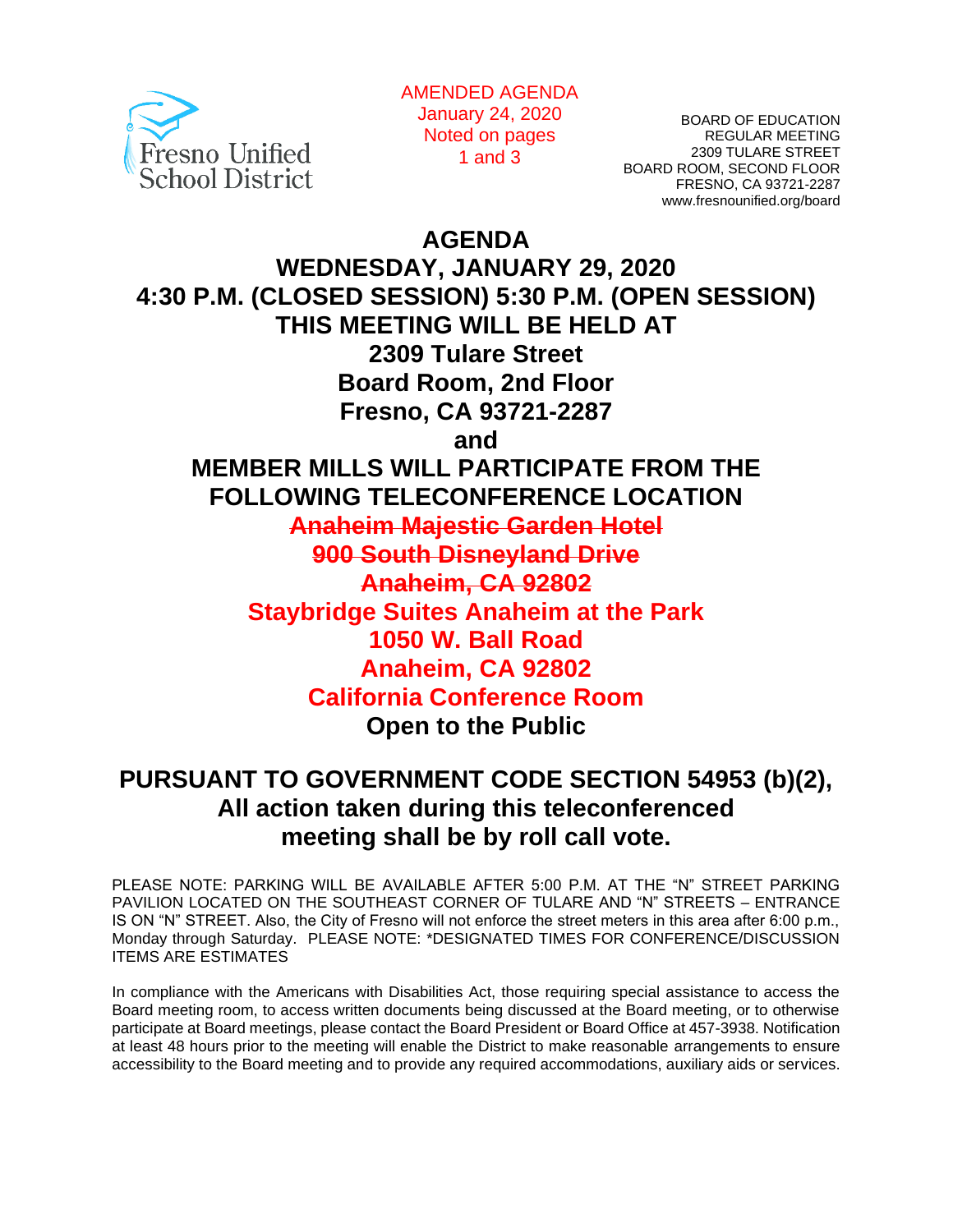Any member of the public who wishes to address the Board shall submit a speaker card specifying the item he/she wishes to address. The card must be submitted before the Board president announces the specific agenda item.

Public materials are available for public inspection at the Fresno Unified School District Education Center, 2309 Tulare Street, 2nd Floor or visit our website at: www.fresnounified.org/board

TRANSLATION SERVICES**:** Available in Spanish and Hmong in the Board Room upon request.

#### **\*4:30 P.M**.

**CALL** Meeting to Order **OPPORTUNITY** for Public Comment on Closed Session Agenda Items **RECESS** to Cabinet Room for Closed Session to discuss the following**:**

- 1. Student Expulsions pursuant to Education Code Section 35146.
- 2. Conference with Labor Negotiator (Government Code Section 54957.6); FUSD Negotiator(s): Paul Idsvoog; Employee Organizations(s): FTA, CSEA, Chapter 125, CSEA, Chapter 143, SEIU, Local 521, FASTA/SEIU, Local 521/CTW, CLC, Fresno Unified Building & Construction Trades/FTA; International Association of Machinists and Aerospace Workers (IAMAW), Unrepresented Employees: All Management, Confidential, and Supervisory Employees.
- 3. Public Employee Discipline/Dismissal/Release/Reassignment/Resignation.
- 4. Public Employment/Appointment (Government Code Section 54957).
	- a. Director
- 5. Conference with Legal Counsel Anticipated/Pending/Threatened/Litigation (Government Code Section 54956.9(d)(2)).
	- a. *Potential Case: One (1)*
	- b. Karen Mayne v. Fresno Unified Workers' Compensation Fresno Unified Case No. WC18-1001-1631
	- c. David Miranda v. Fresno Unified Workers' Compensation Fresno Unified Case No. 2014-0022
	- d. Monique Quintana v. Fresno Unified Workers' Compensation Fresno Unified Case No. 2018-0250
- **5:30 P.M., RECONVENE** and report action taken during Closed Session, if any.

# **PLEDGE OF ALLEGIANCE**

A parent who has had a positive impact from Jefferson Elementary School will lead the flag salute.

#### **HEAR Reports from Student Advisory Representatives**

An opportunity is provided to hear comments/reports from Student Advisory Representatives from Duncan Polytechnical High School. Contact person: Kim Mecum, telephone 457-3731.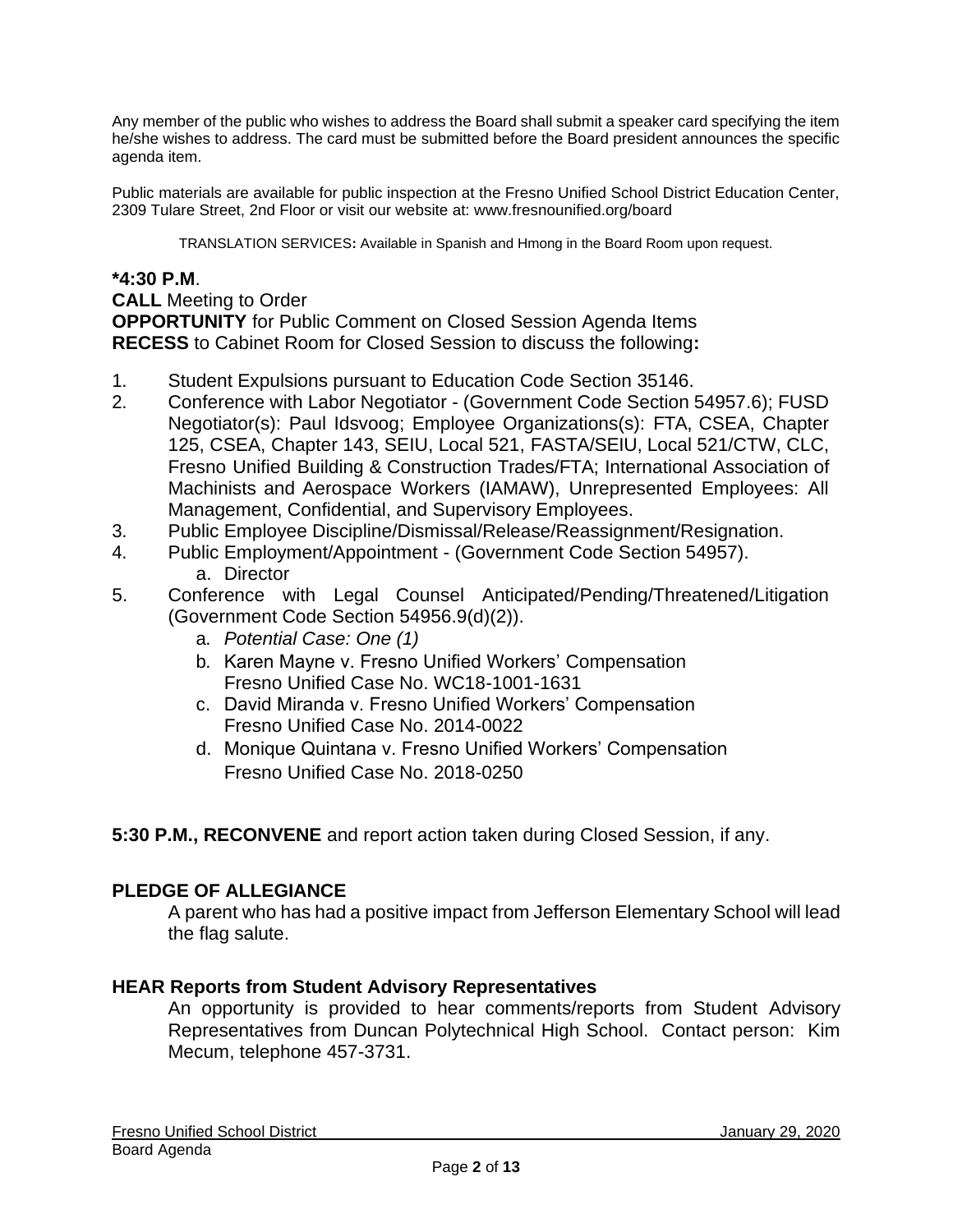### **RECOGNIZE High School Athletic Teams/Athletes for the 2019/20 School Year – Fall Season**

The following Fresno Unified student athletic teams/athletes will be recognized for the 2019/20 school year – fall season, which include CIF Central Section Champions and CIF State Qualifiers:

- Edison High School Girls Cross Country Team Division 3 Valley Champions/State Qualifiers. Head Coaches – Ramiro Calderon
- Fresno High School Girls Cross Country Team Division 4 State Qualifiers. Head Coaches - Jesus Campos
- Sunnyside High School Cross Country Runner State Qualifier Diego Gonzalez. Head Coach - Glenda Jacobsen
- Sunnyside High School Cross Country Runner Valley Champion/State Qualifier Jessica Valles. Head Coach - Glenda Jacobsen

# **HEAR Report from Superintendent**

# **BOARD/SUPERINTENDENT COMMUNICATION**

### **OPPORTUNITY for Public Comment on Consent Agenda Items**

**ALL CONSENT AGENDA** items are considered routine by the Board of Education and will be enacted by one motion. There will be no separate discussion of items unless a Board member so requests, in which event, the item(s) will be considered following approval of the Consent Agenda.

# **A. CONSENT AGENDA**

# **A-1, APPROVE Personnel List**

Included in the Board binders is the Personnel List, Appendix A, as submitted. The Superintendent recommends approval. Contact person: Paul Idsvoog, telephone 457-3548.

### **A-2, ADOPT Findings of Fact and Recommendations of District Administrative Board**

The Board of Education received and considered the Findings of Fact and Recommendations of District Administrative Panels resulting from hearings on expulsion and readmittance cases conducted during the period since the January 15, 2020 Regular Board meeting. The Superintendent recommends adoption. Contact person: Kim Mecum, telephone 457-3731.

# **A-3, APPROVE Minutes from Prior Meeting**

Included in the Board binders are the draft minutes for the January 15, 2020 Regular Board Meeting. The Superintendent recommends approval. Contact person: Robert G. Nelson, telephone 457-3884.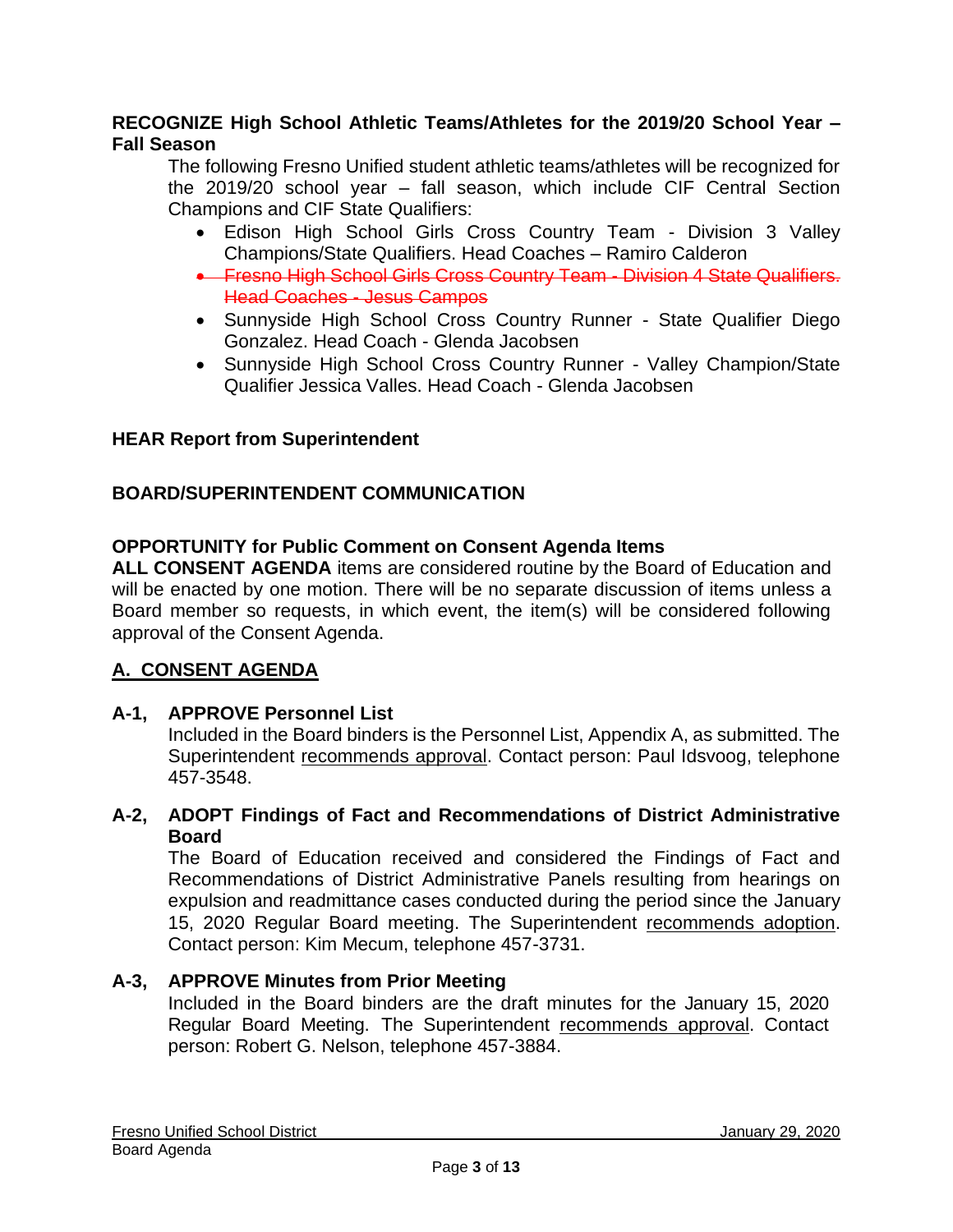# **A-4, ADOPT Resolution Proclaiming the Month of February 2020 as African American History Month**

Included in the Board binders is a resolution proclaiming the month of February 2020 as African America History Month. All schools are encouraged to celebrate the contributions of African Americans throughout the month of February through the use of curricular materials and other school-related activities. The Superintendent recommends adoption. Fiscal impact: There is no fiscal impact to the district at this time. Contact person: David Chavez, telephone 457-3566.

#### **A-5, ADOPT Resolution Proclaiming the Month of February as Career Technical Education Month**

Included in the Board binders is a Resolution proclaiming February as Career Technical Education (CTE) month. Fresno Unified would like to highlight the accomplishments of the thousands of students participating in CTE programs across the district and recognize the dedication and leadership of the many district teachers and staff and business partners that are helping connect students to the world of work and develop the character and competencies for workplace success. The Superintendent recommends adoption. Fiscal impact: There is no fiscal impact to the district at this time. Contact person: Kim Mecum, telephone 457- 3731.

#### **A-6, ADOPT Resolution Proclaiming February 3 – 7, 2020 as National School Counseling Week**

Included in the Board binders is a Resolution proclaiming February  $3 - 7$ , 2020 as National School Counseling Week. Fresno Unified would like to highlight the work of the over 100 dedicated school counselors who support students' academic, career, and personal-social development at all secondary schools. The Superintendent recommends adoption. Fiscal impact: There is no fiscal impact to the district at this time. Contact person: Kim Mecum, telephone 457- 3731.

#### **A-7, ADOPT Resolution in Support of Proposition 13: Public Preschool, K-12, and College Health and Safety Bond Act of 2020**

Proposition 13 would authorize \$15 billion for school and college facilities in California, including \$9 billion for preschool and K-12 schools, \$4 billion for universities, and \$2 billion for community colleges. The resolution in Support of Proposition 13 will be available on, or before, January 24, 2020. The Superintendent recommends adoption. Fiscal impact: There is no fiscal impact to the district at this time. Contact person: David Chavez, telephone 457-3566.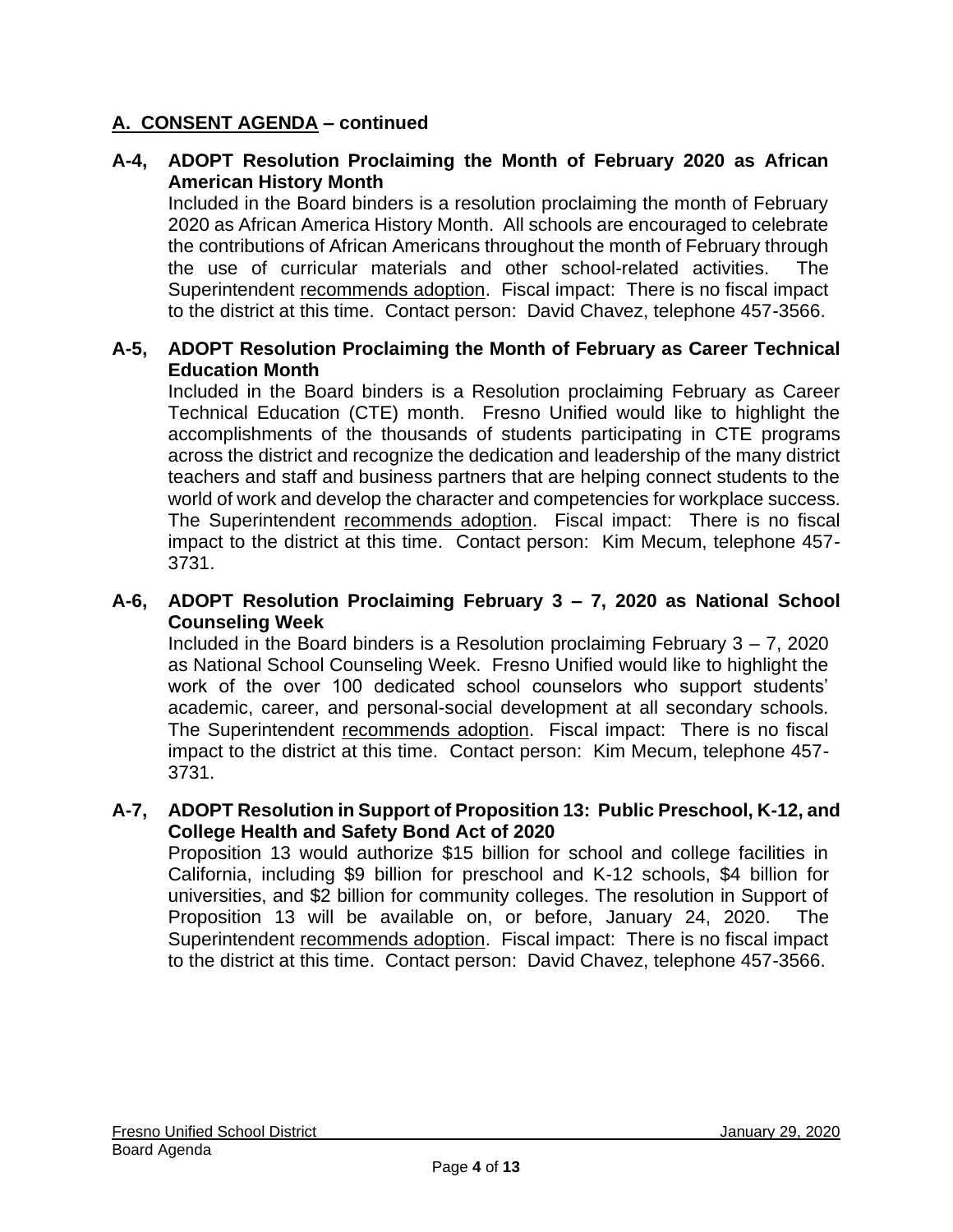**A-8, ADOPT Resolutions Delineating Authorized District Agents to Sign on Behalf of Fresno Unified School District**

Included in the Board binders are Resolutions 19-31 through 19-36 presented for adoption to update authorized officials to sign various business transactions on behalf of Fresno Unified School District. These resolutions will be effective for the period beginning January 29, 2020, until revoked or superseded. The Superintendent recommends adoption. Fiscal impact: There is no fiscal impact to the district at this time. Contact person: Ruth F. Quinto, telephone 457-6226.

**A-9, APPROVE Agreement with Clinica Sierra Vista to Operate School Health and Wellness Centers at Addams Elementary School and Gaston Middle School** It is recommended the Board approve an agreement with Clinica Sierra Vista (CSV) to operate school health centers at Addams Elementary School and Gaston Middle School. Consistent with Board direction, this agreement replaces and supersedes the February 8, 2017 master affiliation agreement with CSV to provide health centers at six schools. The 2017 agreement envisioned a partnership between CSV and Valley Children's Healthcare (VCH), with VCH providing capital funding for health center facilities. However, that partnership did not come to fruition and CSV is unable to provide facilities beyond the one it built at Addams Elementary School, targeted to open in February 2020. CSV has operated the Gaston Middle School health center since it opened in 2014. School-based health centers are an effective way to provide students with access to primary medical and behavioral healthcare services. The Superintendent recommends approval. Fiscal impact: Cost to the district related to this agreement is for utilities for the Addams health center facility, estimated at \$17,000 annually. Contact person: Karin Temple, telephone 457-3134.

### **A-10, APPROVE Award of Request for Qualifications 20-08, Health and Wellness Services**

It is recommended the Board approve Request for Qualifications (RFQ) 20-08, to establish a pool of qualified providers to build/lease and operate/provide healthcare services at selected district schools. The RFQ process was conducted consistent with Board direction to continue implementation of health and wellness centers at selected district schools. Pending approval of the RFQ, the district will enter into negotiations with providers for healthcare facilities/services, with agreements for specific schools to be recommended in the future. School-based healthcare is an effective way to provide students with access to primary physical and behavioral healthcare services. Four RFQ responses were received, and three providers are recommended based on extensive evaluation by a multidepartment panel: Adventist Health (Roseville, California), Premium Urgent Care (Fresno, California), Valley Children's Healthcare (Madera, California)**.**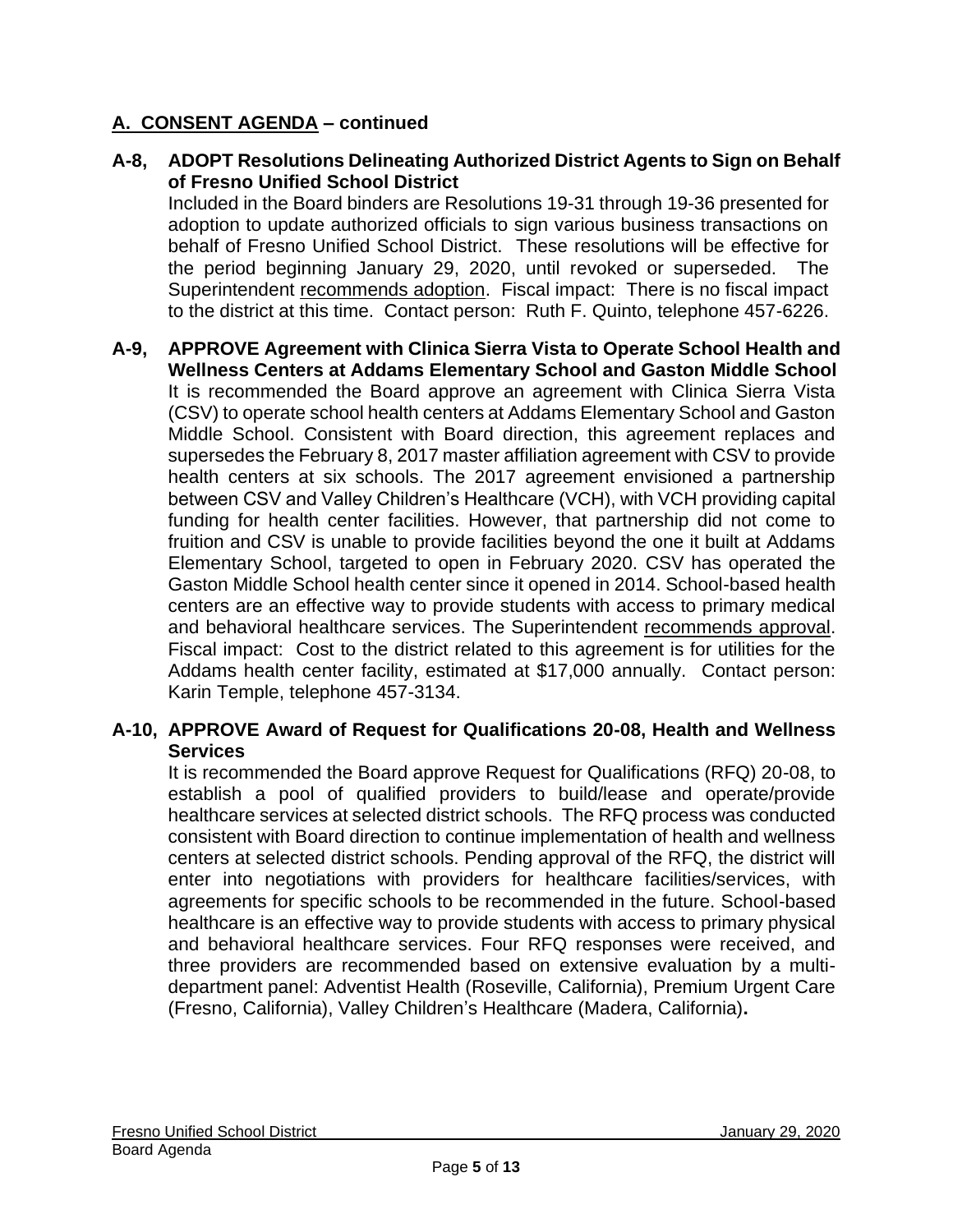The Superintendent recommends approval. Fiscal impact: The recommended action has no immediate fiscal impact. As health centers are implemented, the cost for utilities (estimated average \$15,000 per site annually) and school nursing staff (estimated average \$200,000 per site annually) will be included in future budget requests. Contact person: Karin Temple, telephone 457-3134.

**A-11, APPROVE Grant Application to the California Department of Education for the 2020-21 Workforce Innovation and Opportunity Act, Title II: Adult Education and Family Literacy Act**

Approval is requested for a renewal grant application to the California Department of Education for the 2020-21 Workforce Innovation and Opportunity Act, Title II: Adult Education and Family Literacy Act. The Superintendent recommends approval. Fiscal impact: The estimated grant funding is \$900,000. Contact person: Kim Mecum, telephone 457-3731.

### **A-12, APPROVE Independent Contractor Services Agreement with Family Foundations**

Included in the Board binders is an agreement with Family Foundations, in the amount of \$53,900. This agreement will allow Family Foundations to provide onsite educationally related mental health services to students per their Individualized Education Plan. The Superintendent recommends approval. Fiscal impact: Sufficient funds in the amount of \$53,900 are available in the Special Education budget. Contact person: Kim Mecum, telephone 457-3731.

### **A-13, APPROVE Revision to the Classified Management 215 Monthly Salary Schedule for the Physical Therapist Position**

Included in the Board binders is the Revised Classified Management 215 Monthly Salary Schedule with placement for the position of Physical Therapist. The Physical Therapist position and job description were ratified on December 18, 2019. The Superintendent recommends approval. Fiscal impact: Sufficient funds are available in the Special Education Department budget. Contact person: Paul Idsvoog, telephone 457-3548.

### **A-14, APPROVE Revision to the Classified Hourly Salary Schedule for the Licensed Vocation Nurse Position**

Included in the Board binders is the revised Classified Hourly Salary Schedule with placement for the position of Licensed Vocation Nurse (LVN) from G-37 to G-39. This placement is in accordance with the Memorandum of Understanding between the Fresno Unified School District and the California School Employees Association Chapter 125 White Collar (CSEA) dated September 30, 2019, and ratified by CSEA on November 4, 2019, regarding modification of the salary grade of the classification based on the results of the class compensation study for the LVN classification conducted by the district. The Superintendent recommends approval. Fiscal impact: Sufficient funds are available in the Special Education Department budget. Contact person: Paul Idsvoog, telephone 457-3548.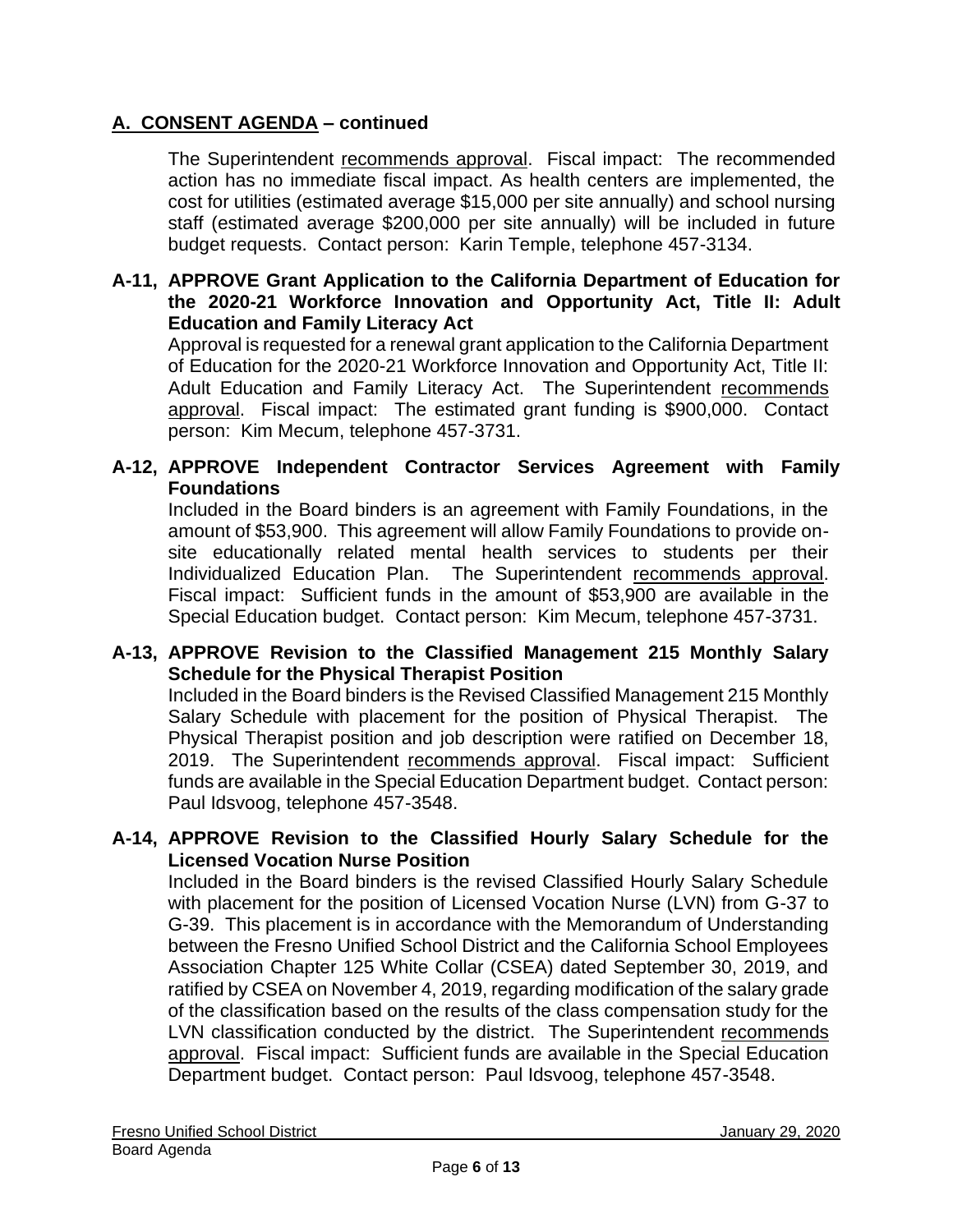### **A-15, APPROVE Award of Request for Qualifications 20-09, High School Security Camera Assessment Consultant**

It is recommended the Board approve Request for Qualifications (RFQ) 20-09, for an assessment of security cameras on high school campuses by a safety and security specialist. The assessment will proactively help inform future district investment by providing recommendations to enhance the safety plan for interior, exterior and perimeter security control including identifying areas of critical coverage, potential placement of additional security cameras, staffing required to maintain security/safety programs, and possible equipment improvements. Evaluation will include site specific research, data collection, and predictive analytics to establish protocols for monitoring critical campus locations. The Superintendent recommends approval. Fiscal impact: \$39,600 is available in the General Fund. Contact person: Karin Temple, telephone 457-3134.

### **A-16, APPROVE Award of Bid 20-15, Viking Elementary School Portable Classroom and Restroom Infrastructure**

Included in the Board binders is information on Bid 20-15, to provide infrastructure and utility connections for six modular buildings (five classrooms and one restroom) at Viking Elementary School. The project also includes a new fire hydrant, play courts, fencing with gates, and parking improvements for increased accessibility, security and improved campus operations. Two classrooms are needed to accommodate projected enrollment, and the restroom is needed to support early learning classrooms. In addition, the project will replace three aging portables with updated classrooms. Staff recommends award to the lowest responsive, responsible bidder: BVI Construction, Inc. (Fresno, California) \$1,159,000. The Superintendent recommends approval. Fiscal impact: \$1,159,000 is available in the Measure X Fund. The total Measure X project construction cost, including the modular buildings previously purchased, is \$1,596,328. Contact person: Karin Temple, telephone 457-3134.

# **A-17, APPROVE Award of Request for Proposals 20-16, Fresh Bread Products**

It is recommended the Board approve Request for Proposals (RFP) 20-16, to establish fixed pricing for fresh bread products served in the district's school meal programs including hamburger and hot dog buns, sandwich bread, dinner rolls, and English muffins. The RFP process allows for multiple factors (including alignment with the Good Food Purchasing Program) to be considered in addition to price, to identify the best value vendor for the district. The recommended vendor will provide daily deliveries to the Nutrition Center and middle/high schools from its Fresno distribution depot using 28 trucks operated by local employees. The agreement is for a one-year term with the option to extend for two additional one-year periods. Based on review, staff recommends award of Aggregate 1 and Aggregate 2 to the best value vendor: Bimbo Bakeries USA (Rocklin, California) \$559,625 (estimate). The Superintendent recommends approval. Fiscal impact: \$559,625 is available in the Cafeteria Fund. Contact person: Karin Temple, telephone 457-3134.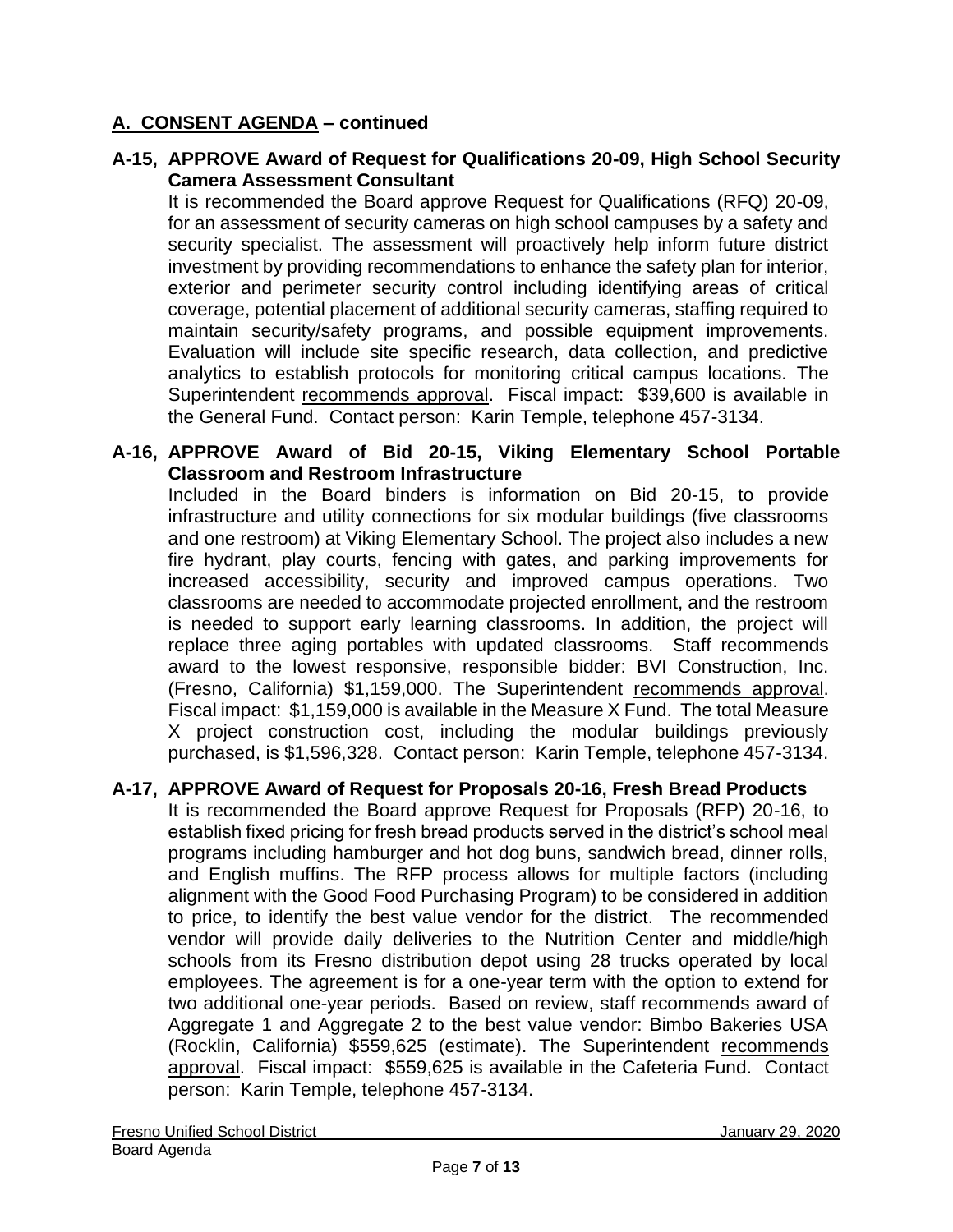# **A-18, APPROVE Award of Bid 20-17, Disposable Meal Trays**

Included in the Board binders is information on Bid 20-17, to establish fixed pricing for disposable meal trays used for the district's lunch and breakfast programs. Going forward, Food Services will evaluate the feasibility of converting from disposable plastic meal trays to compostable trays. The agreement is for a one-year term with the option to extend for two additional one-year periods. Staff recommends the Oliver Packaging and Equipment Co. bid be rejected as nonresponsive, and award to the lowest responsive, responsible bidder: Revere Packaging (Sacramento, CA) \$1,488,570. The Superintendent recommends approval. Fiscal impact: \$1,488,570 is available in the Cafeteria Fund. Contact person: Karin Temple, telephone 457-3134.

### **A-19, APPROVE Budget Revision No. 3 for Fiscal Year 2019/20**

Included in the Board binders is Budget Revision No. 3 for fiscal year 2019/20. Periodic updates to the district's budget are presented to the Board of Education for approval. Budget Revision No. 3 includes adjustments for updated information and necessary adjustments to support the acceptance of various grant awards. The Superintendent recommends approval. Contact person: Ruth F. Quinto, telephone 457-6226.

# **A-20, APPROVE Proposed Revisions for Board Policies**

Included in the Board binders are proposed revisions for one Board Policy (BP):

• BP 5125 Student Records

These revisions meet the legal mandates recommended by the California School Boards Association and the California Department of Education's Federal Program Monitoring requirements and best practices. The Superintendent recommends approval. There is no fiscal impact to the district at this time. Contact person: Kurt Madden, telephone 457-3868.

#### **A-21, DENY Claim GL19-0701-4508**

Included in the Board binders is a Claim for Damages by Maurin Construction Corp., case GL19-0701-4508. The Superintendent recommends the Claim be denied, and the matter referred to the district's Executive Director of Benefits and Risk Management for further handling. Fiscal impact: There is no fiscal impact to the district at this time. Contact person: Ruth F. Quinto, telephone 457-6226.

### **A-22, RATIFY Grant Funds from NewSchools Venture Fund to Underwrite Planning Activities for the EF+ Math Program**

Ratification is requested for a grant award from NewSchools Venture Fund that will provide the Office of African American Academic Acceleration (A4) \$90,000 as part of their Advance Education Research & Development Fund EF+Math Program.

The Superintendent recommends ratification. Fiscal impact: The grant (January 1, 2020 to July 31, 2020) will fund \$90,000 for all project activities. Contact person: Wendy McCulley, telephone 457-3934.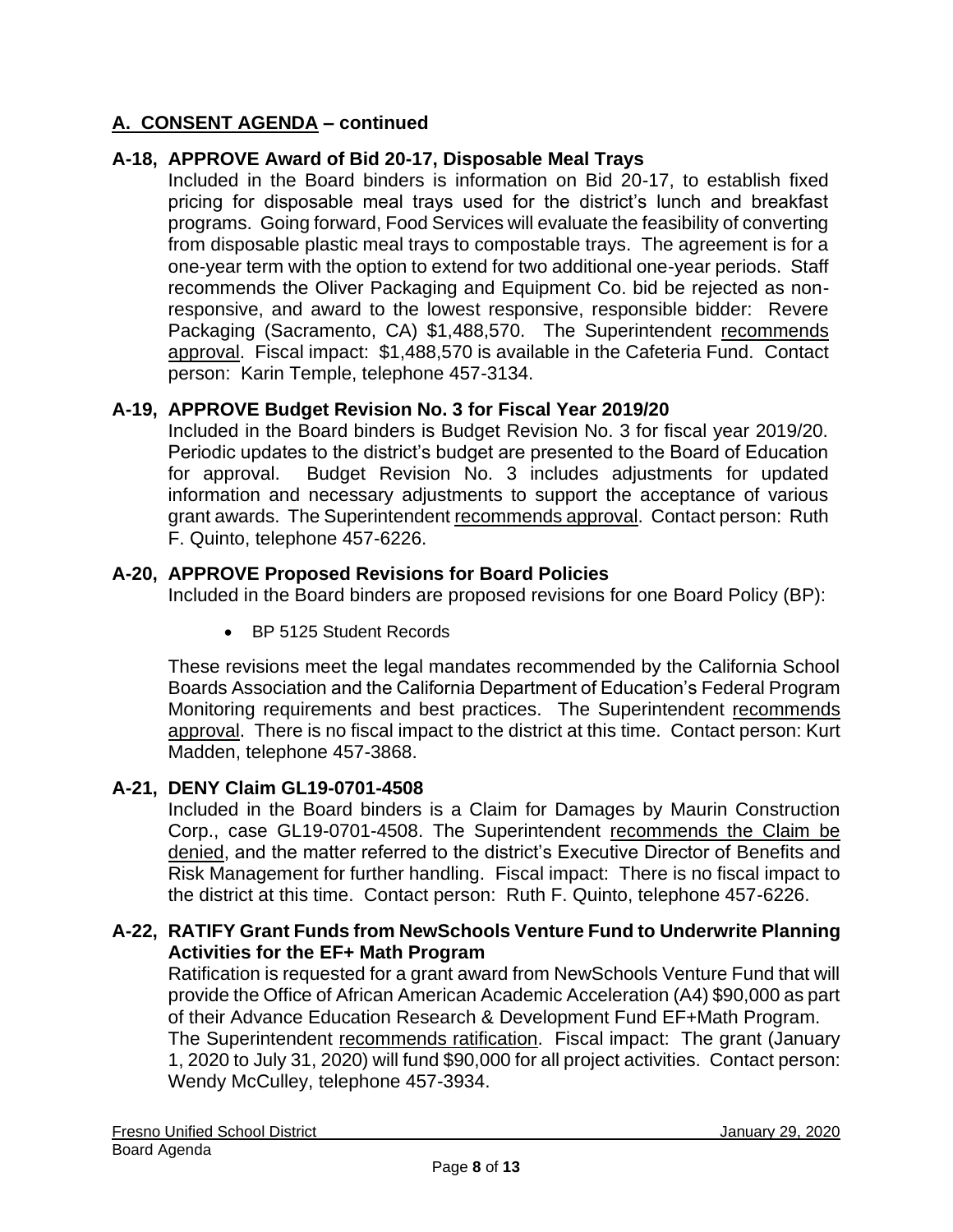# **A-23, RATIFY Agreement with Shift3 Technologies**

Ratification is requested to an agreement with Shift3 Technologies in the amount of \$50,000, for the period July 1, 2019 through June 30, 2020. This scope of work covers the current understanding concerning the Fresno Unified School District State Dashboard and community insight tool. The dashboards will statically display Fresno Unified School District data, provided by the district into a mobile-first single page web application. The application will represent statistics that have been determined as crucial, in graphic representations designed in conjunction between Fresno Unified School District and Shift3 Technologies. The Superintendent recommends ratification. Fiscal impact: Sufficient funds in the amount of \$50,000 are available in the Equity and Access budget. Contact person: Lindsay Sanders, telephone 457-3750.

### **A-24, RATIFY Community Engagement Agreement with Manchester Center**

Included in the Board binders is an agreement to continue existing services with Omninet Properties Manchester Center LLC and Fresno Unified. The electronic billboard off Freeway 41 and Shields has previously been utilized to message key district initiatives such as back to school safety, responsible social media usage, dangers of vaping, free winter meals, hiring fairs and the Local Control and Accountability Plan (LCAP) workshops. The agreement is August 1, 2019 – June 30, 2020. The Superintendent recommends ratification. Fiscal impact: Sufficient funds in the amount of \$11,500.00 are available in the Communications budget for the ratification. The total amount for the agreements for 2019/20 is \$25,300. Contact person: Nikki Henry, telephone 457-3498.

#### **A-25, RATIFY Change Order for the Project Listed Below**

Included in the Board binders is information on a Change Order for the following project:

• Bid 18-41 Section A, McLane High School Athletic Fields Improvements Change Order 1 presented for ratification: \$153,588.

The Superintendent recommends ratification. Fiscal impact: \$153,588 is available in the Measure X Fund. Contact person: Karin Temple, telephone 457-3134.

# **END OF CONSENT AGENDA (ROLL CALL VOTE)**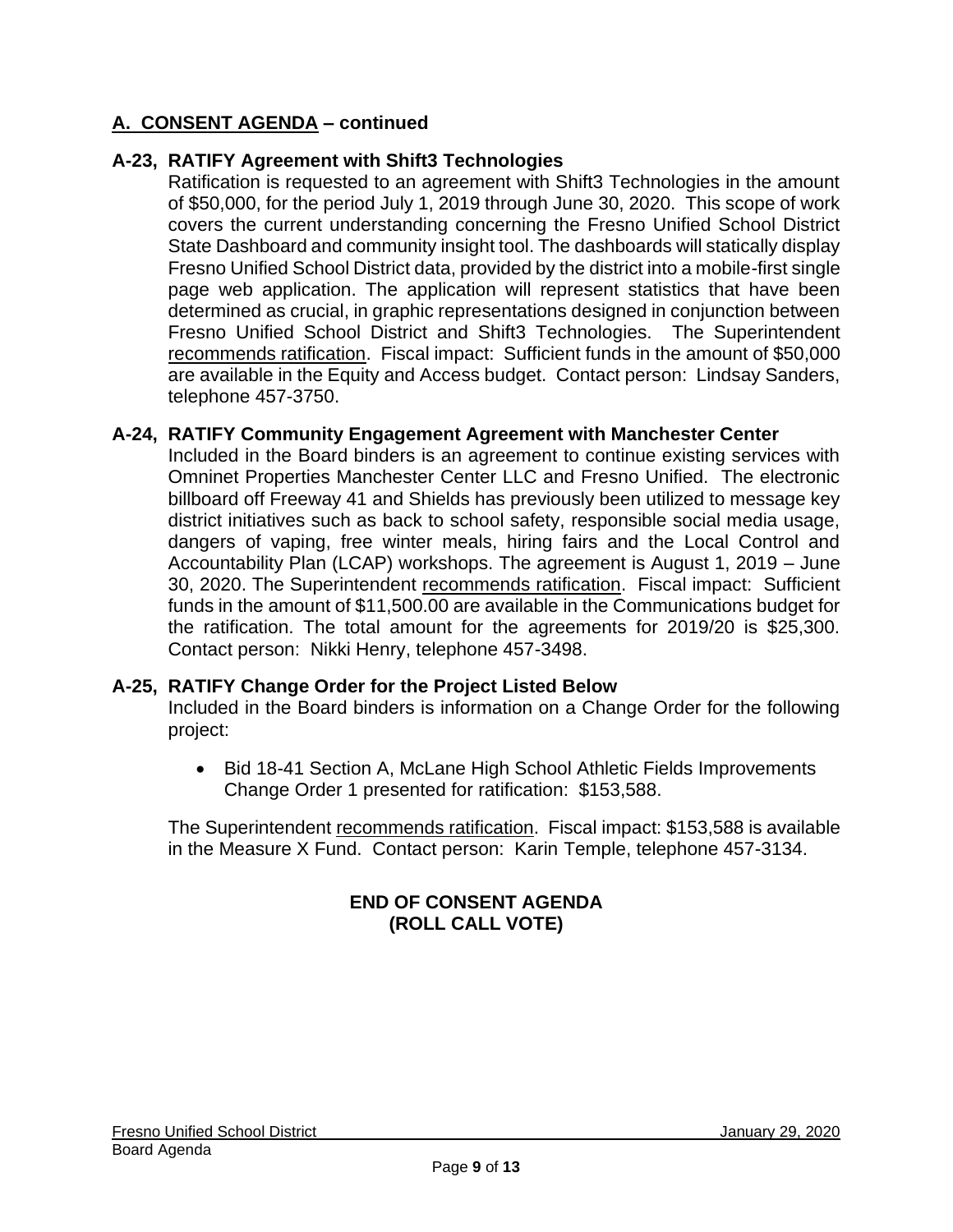# **UNSCHEDULED ORAL COMMUNICATIONS**

Individuals who wish to address the Board on topics within the Board's subject matter jurisdiction, but **not** listed on this agenda may do so at this time. If you wish to address the Board on a specific item that is listed on the agenda, you should do so when that specific item is called.

While time limitations are at the discretion of the Board President, generally members of the public will be limited to a maximum of three (3) minutes per speaker for a total of thirty (30) minutes of public comment as designated on this agenda. Any individual who has not had an opportunity to address the Board during this initial thirty (30) minute period may do so at the end of the meeting after the Board has addressed all remaining items on this agenda. Without taking action and only as expressly permitted by Board Bylaw 9323, Board members may ask questions, make brief announcements, or provide a brief response to statements presented by the public about topics raised in unscheduled oral communications. Board members must be recognized by the President in order to speak and will generally be limited to no more than one (1) minute each for this purpose. The Board President shall have the discretion to further limit Board members' opportunity to speak on topics raised in unscheduled oral communications to ensure the orderly and efficient conduct of District business.

Members of the public with questions on school district issues may submit them in writing. The Board will automatically refer to the Superintendent any formal requests that are brought before them at this time. The appropriate staff member will furnish answers to questions.

# **B. CONFERENCE/DISCUSSION AGENDA**

# **7:00 P.M.**

**B-26, OPPORTUNITY for PUBLIC DISCUSSION of the International Association of Machinists and Aerospace Workers initial proposal to the Fresno Unified School District for the 2019-2022 Successor Agreement**

In accordance with Government Code 3547, all initial proposals of the exclusive representative shall be presented at a public meeting of the public-school employer, and thereafter shall be public record. Included in the Board binders is the International Association of Machinists and Aerospace Workers 2019-2022 initial proposal to the Fresno Unified School District presented at the January 15, 2020 meeting of the Board of Education and returned to this agenda for a formal presentation, public discussion and acknowledgement of receipt. Fiscal impact: There is no fiscal impact to the district at this time. Contact person: Paul Idsvoog, telephone 457-3548.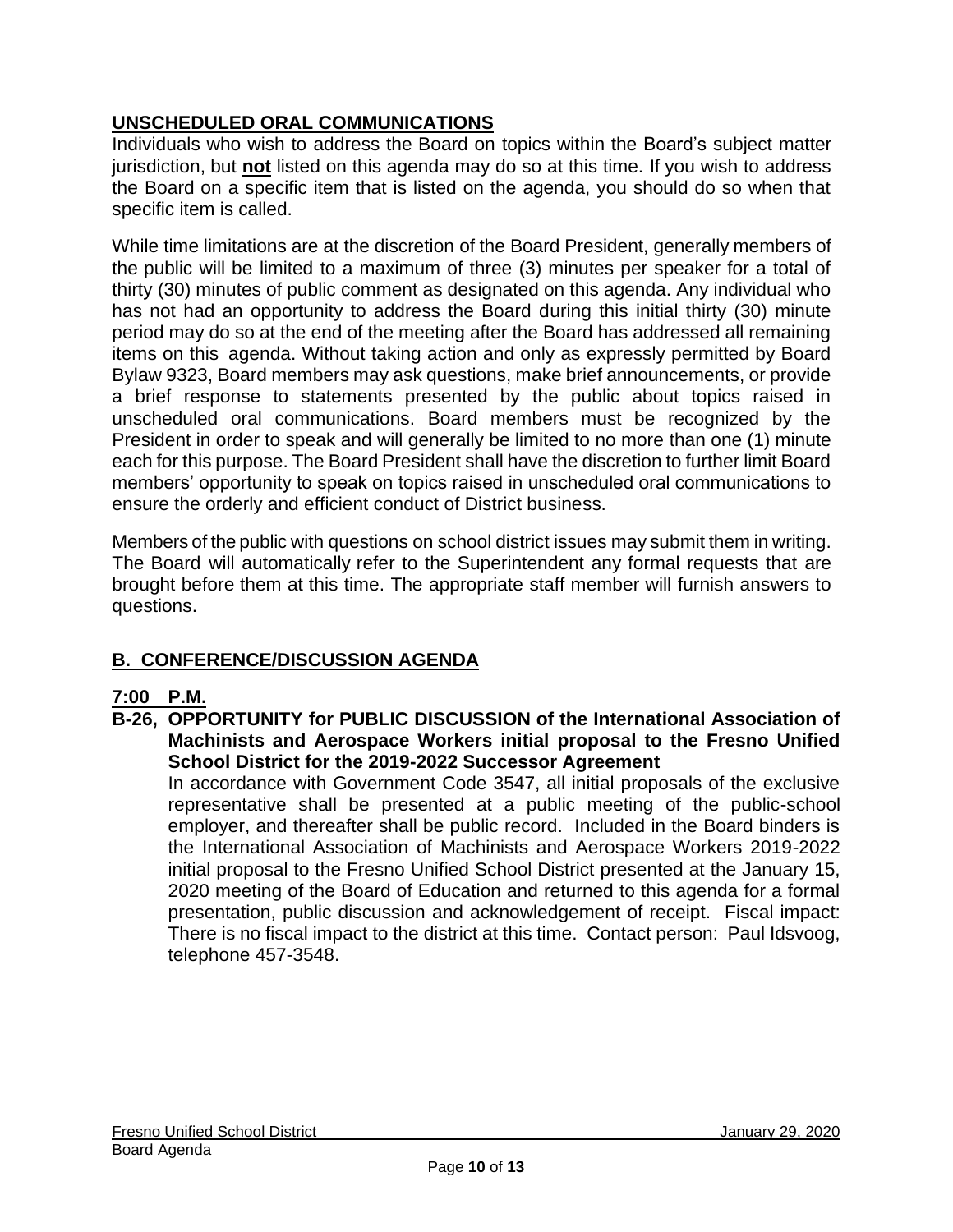# **B. CONFERENCE/DISCUSSION AGENDA - continued**

# **7:05 P.M.**

**B-27, OPPORTUNITY for PUBLIC DISCUSSION and ADOPTION of the Fresno Unified School District Initial Proposal to the International Association of Machinists and Aerospace Workers for the 2019-2022 Successor Agreement** In accordance with Government Code 3547, all initial proposals of the publicschool employer shall be presented at a public meeting of the public-school employer, and thereafter shall be public record. Included in the Board binders is the Fresno Unified School District initial proposal to the International Association of Machinists and Aerospace Workers, for the 2019-2022 Successor Agreement presented at the January 15, 2020 meeting of the Board of Education and returned to this agenda for a formal presentation, public discussion and Board adoption. The Superintendent recommends adoption. Fiscal impact: There is no fiscal impact to the district at this time. Contact person: Paul Idsvoog, telephone 457- 3548.

# **7:10 P.M.**

### **B-28, DISCUSS and ADOPT Proposed Academic Calendars for 2020/21 and 2021/22**

Included in the Board binders for discussion and adoption are the proposed academic calendar options for the 2020/21 and 2021/22 school years for Fresno Unified School District. The recommended calendar option is A. Option A academic calendars were unanimously preferred by every stakeholder group including community, parents, labor partners, and student advisory board. Please note, the 2021/22 calendar replicates the format of the 2020/21 calendar. The Superintendent recommends adoption. Fiscal impact: There is no fiscal impact to the district at this time. Contact person: Kim Mecum, telephone 457-3731.

# **7:20 P.M.**

# **B-29, PRESENT and DISCUSS 2018/19 Measure Q and Measure X Annual Report**

The Measure Q and Measure X Annual Report for the period July 1, 2018 - June 30, 2019 is included in the Board binders and will be presented on behalf of the Citizens' Bond Oversight Committee (CBOC). The purpose of the CBOC, per its Bylaws, *"is to inform the public at least annually concerning the expenditure of proceeds of the bond which were approved by the voters at an election held on November 2, 2010 (the Measure Q Bonds) and proceeds of the bonds which were approved by the voters at an election held on November 8, 2016 (the Measure X Bonds).* The duties of the CBOC are to review the quarterly bond expenditure reports produced by the district's independent accountant, and present an annual report indicating the district's compliance with the Constitution of the State of California. Fiscal impact: There is no fiscal impact to the district at this time. Contact person: Karin Temple, telephone 457-3134.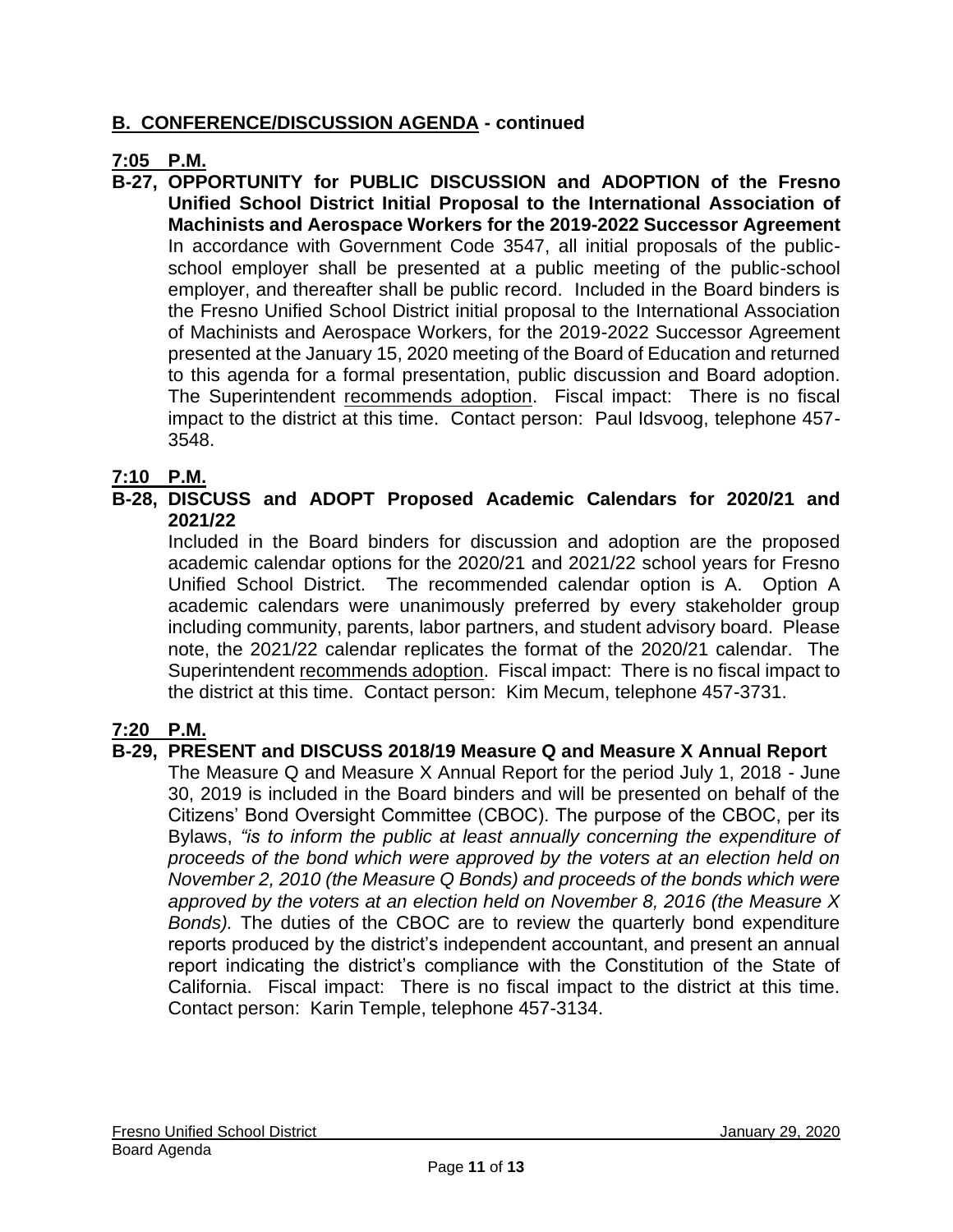# **B. CONFERENCE/DISCUSSION AGENDA - continued**

# **7:45 P.M.**

# **B-30, PRESENT and DISCUSS the 2020/21 Strategic Budget Development**

At the January 15, 2020, Board of Education meeting the 2020/21 Governor's Proposed Budget and the District's preliminary strategic budget development were discussed. On January 29, 2020, staff and the Board will continue budget development discussions. Fiscal impact: Not available at this time. Contact person: Ruth F. Quinto, telephone 457-6226.

# **C. RECEIVE INFORMATION & REPORTS**

#### **C-31, RECEIVE the California School Employees Association, Chapter 125 2020-2021 Initial Proposal to the Fresno Unified School District**

Included in the Board binders is the California School Employees Association, Chapter 125 2020-2021 initial proposal to the Fresno Unified School District. In accordance with Government Code 3547, all initial proposals of the exclusive representative shall be presented at a public meeting of the public-school employer, and thereafter shall be public record. Fiscal impact: There is no fiscal impact to the district at this time. Contact person: Paul Idsvoog, telephone 457- 3548.

# **C-32, RECEIVE the Fresno Unified School District 2020-2021 Initial Proposal to the California School Employees Association, Chapter 125**

Included in the Board binders is the Fresno Unified School District 2020-2021 initial proposal to California School Employees Association, Chapter 125. In accordance with Government Code 3547, all initial proposals of the public-school employers shall be presented at a public meeting of the public-school employer, and thereafter shall be public record. Fiscal impact: There is no fiscal impact to the district at this time. Contact person: Paul Idsvoog, telephone 457-3548.

#### **C-33, RECEIVE the California School Employees Association, Food Service, Chapter 143 2020-2021 Initial Proposal to the Fresno Unified School District** Included in the Board binders is the California School Employees Association, Food Service, Chapter 143 2020-2021initial proposal to the Fresno Unified School District. In accordance with Government Code 3547, all initial proposals of the exclusive representative shall be presented at a public meeting of the public-school employer, and thereafter shall be public record. Fiscal impact: There is no fiscal impact to the district at this time. Contact person: Paul Idsvoog, telephone 457- 3548.